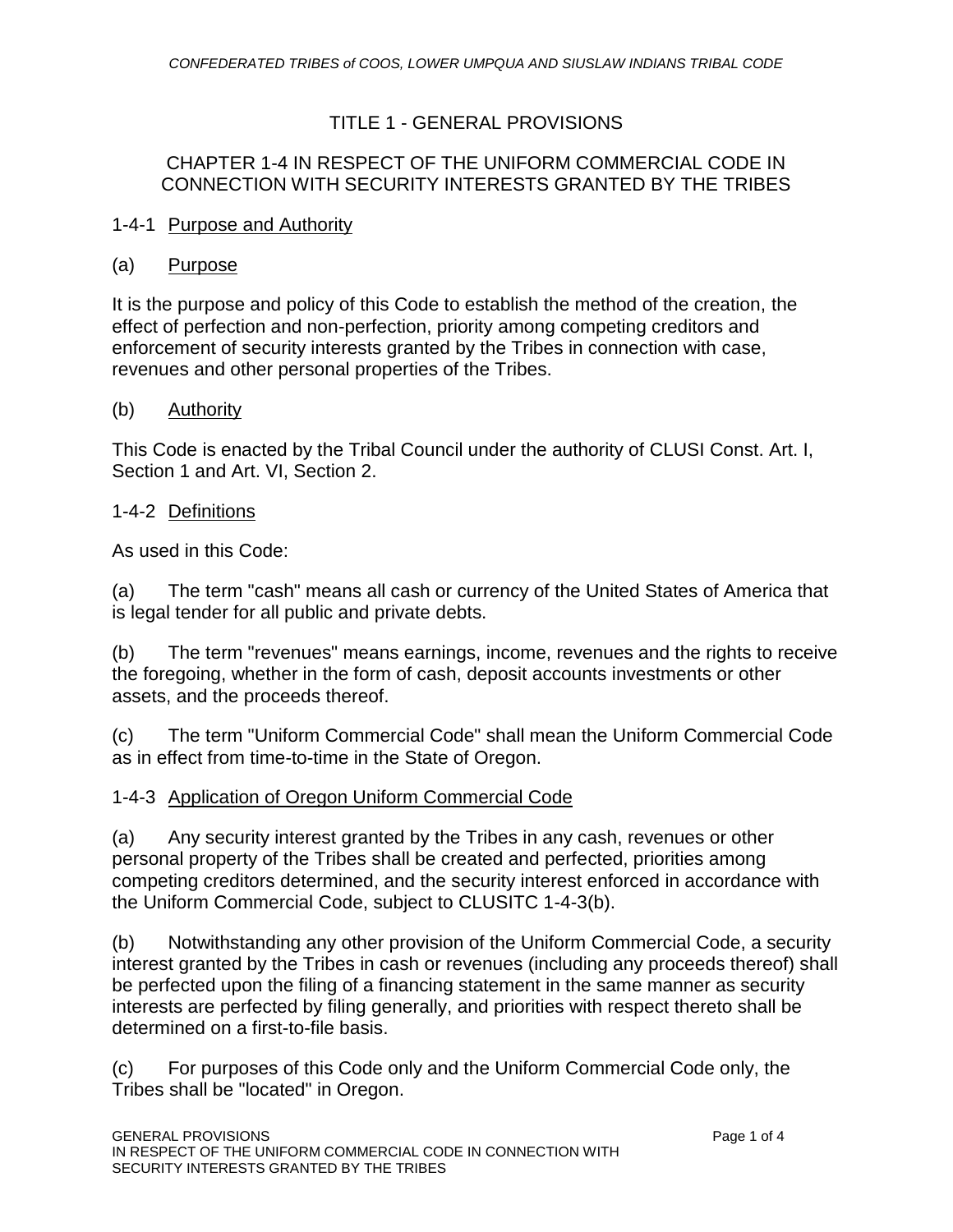## 1-4-4 Application of Code

(a) This Code shall be applicable throughout the lands under the sovereign control of the Tribes, but shall be applicable only to security interests granted by the Tribes.

(b) While any security interest granted under the authority of this Code remains outstanding, this Code may not be repealed or be amended in a manner adverse to the interests of any secured party.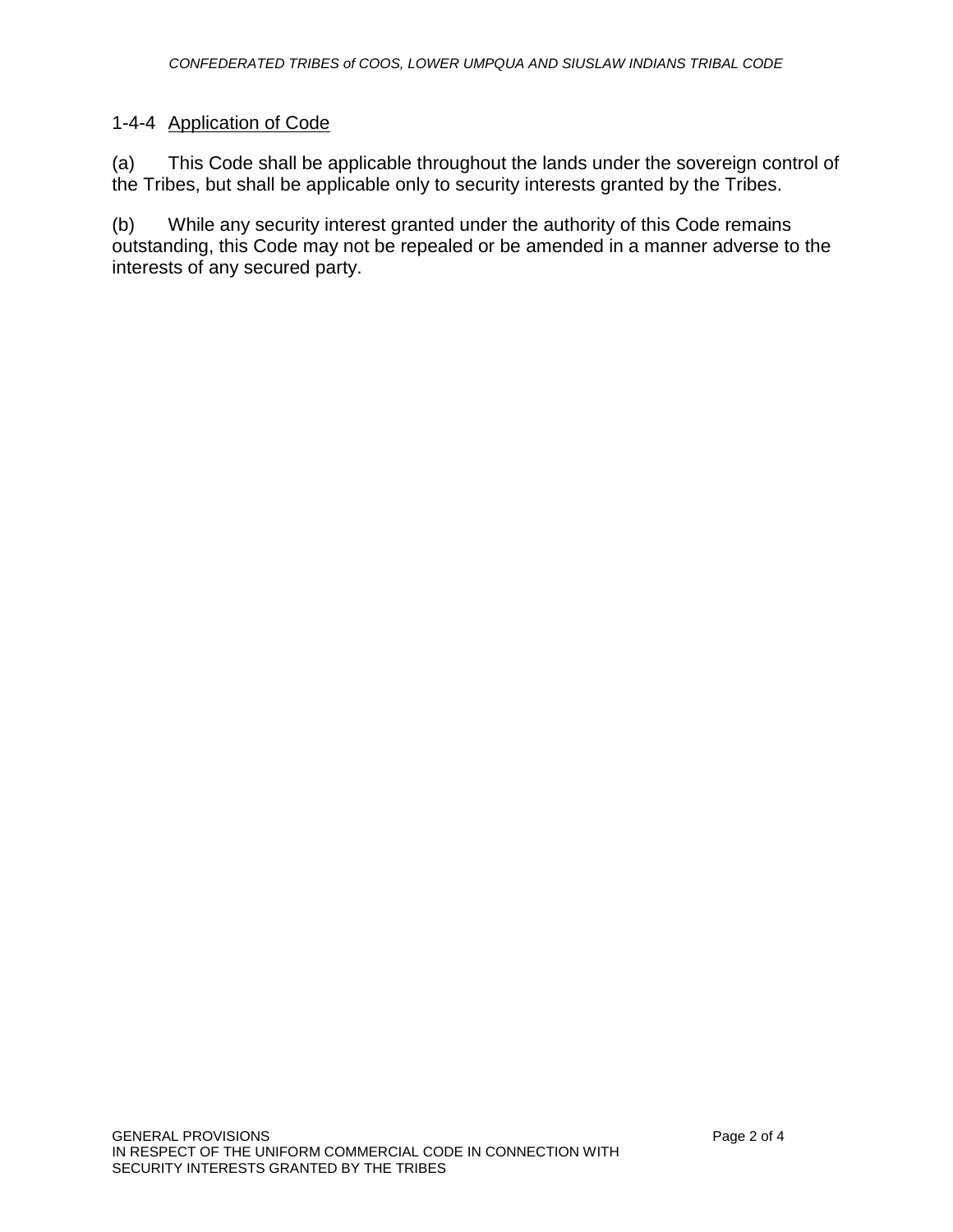## APPENDIX A

# LEGISLATIVE HISTORY AND EDITORIAL CHANGES